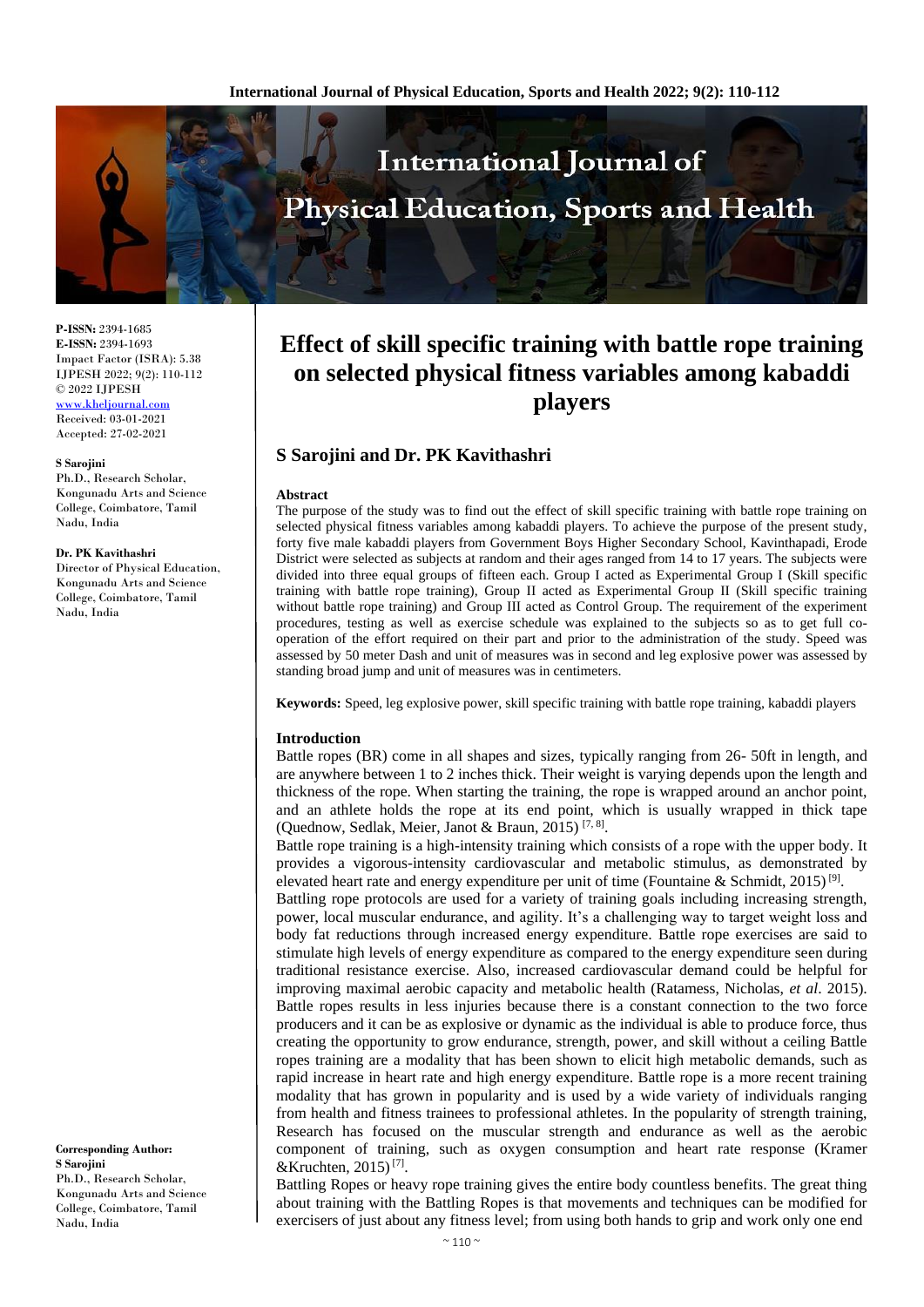of the rope, to adding more advanced movements that include lower body movements along with the upper body work (Antony, Maheswari & Palanisamy, 2015)<sup>[1]</sup>.

Battle ropes come in all shapes and sizes, typically ranging from 26-50ft in length, and are anywhere between 1 to 2 inches thick. Their weight can vary greatly, depending on the length and thickness of the rope. When used in training, the rope is wrapped around an anchor point, and an athlete holds the rope at its end point, which is usually wrapped in thick tape (Antony, Maheswari & Palanisamy, 2015)<sup>[1]</sup>.

#### **Experimental Design**

The study was formulated as a true random group design,

consisting of a pre-test and post-test. The subjects  $(N=30)$ were randomly assigned to two equal groups of fifteen subjects each. The groups were assigned as Skill specific training with battle rope training group and control group in an equivalent manner. The experimental groups participated in the training for a period of twelve weeks to find out the outcome of the training packages.

## **Training Programme**

The skill specific training with battle rope training programme lasted for a session in the morning between 6.30 and 8.00 a.m. for three alternate days in a week (Monday, Wednesday and Friday).

| Table 1: Paired 'T' ratio of skill specific training with battle rope training group and control group |  |
|--------------------------------------------------------------------------------------------------------|--|
|--------------------------------------------------------------------------------------------------------|--|

| S. No                                                                                | <b>Variables</b>    | <b>Initial mean</b> | <b>Final mean</b> | <b>Mean difference</b> | Std. Dev $(\pm)$ | σDM   | <b>t' Ratio</b> |
|--------------------------------------------------------------------------------------|---------------------|---------------------|-------------------|------------------------|------------------|-------|-----------------|
| experimental                                                                         | Speed               | 6.80                | 6.09              | 0.71                   | 0.43             | 0.11  | $6.31*$         |
| group                                                                                | Leg explosive power | 0.97                | 1.33              | 0.36                   | 0.24             | 0.06  | $5.75*$         |
| control                                                                              | Speed               | 6.81                | 6.79              | 0.02                   | 0.27             | 0.07  | 0.28            |
| group                                                                                | Leg explosive power | 0.95                | 0.96              | $0.01\,$               | 0.03             | 0.001 | 0.40            |
| $\cdots$ $\sim$<br>$\sim$ $\sim$<br>$\sim$ $\sim$ $\sim$ $\sim$ $\sim$ $\sim$ $\sim$ |                     |                     |                   |                        |                  |       |                 |

\* Significant at 0.05 level

An examination of table-1 indicates that the obtained 't' ratios of experimental group were 6.31 and 5.75, for speed, leg explosive power, respectively. The obtained 't' ratios on the selected variables were found to be greater than the required table value of 2.14 at 0.05 level of significance for 14 degrees of freedom. So it was found to be significant and the obtained 't' ratios of control group were 0.28 and 0.40, for speed, leg explosive power, respectively. The obtained 't' ratios on the selected variables were found to be lesser than the required table value of 2.14 at 0.05 level of significance for 14 degrees of freedom. So it was found to be insignificant.



Fig 1: Bar diagram showing the mean value on speed on experimental group and control group



**Fig 2:** Bar diagram showing the mean value on leg explosive power on experimental group and control group

#### **Discussion of Findings**

Kaba Rosario (2016) conducted a study on effect of battle rope training on selected physical and performance and performance variables among kabaddi players. After 6 weeks of training, it was found that there was significant differences exist between battle rope training group and control group. It was concluded that there was significant improvement on speed among college women kabaddi players due to specific training. Kavikumar & Arumugam (2020) concluded that the hand explosive power developed by battle rope training. Such evolving forms of exercise will incorporate interest in exercise training which targets multiple muscles at the same time. Parasuraman & Mahadevan (2018) [2] examined the effect of kettle bell and battle rope training on selected physical variables among Inter collegiate volleyball players. And found that systematic practice of 6 weeks kettlebell and battle rope training significance differences on muscular strength better than the control group among inter collegiate volleyball players. Hing, W. A. (2019) [3] studied the effect of battle rope training on grip strength, maximum strength and performance variables among male volleyball players. The results of the study showed that there was significant differences exist between battle rope training group and control group, and also battle rope high intensity group showed significant improvement on grip strength, maximum strength and performance variables compared to control group. Liu, C. (2018) conducted a study was to find out the effect of battle rope high intensity interval training on explosive power among male volleyball players. The results of the study showed that there was significant differences exist between battle rope high intensity interval training group and control group, and also battle rope high intensity interval training group showed significant improvement on explosive power, grip strength, core strength and performance compared to control group. Charles Fountaine & Brad Schmidt. *et al*. (2013) conducted a study on the effect of Battle Rope Training on Selected Physical and Physiological Variables Among College Level Athletes. The results of the study indicated that systematic practice of Battle Rope Training has significantly improved the Selected Physical Physiological variables among College level Athletes. Chen, *et al*., (2018) [4] examined the battle rope training enhances multiple physical fitness dimensions, including agility. The result of the shows